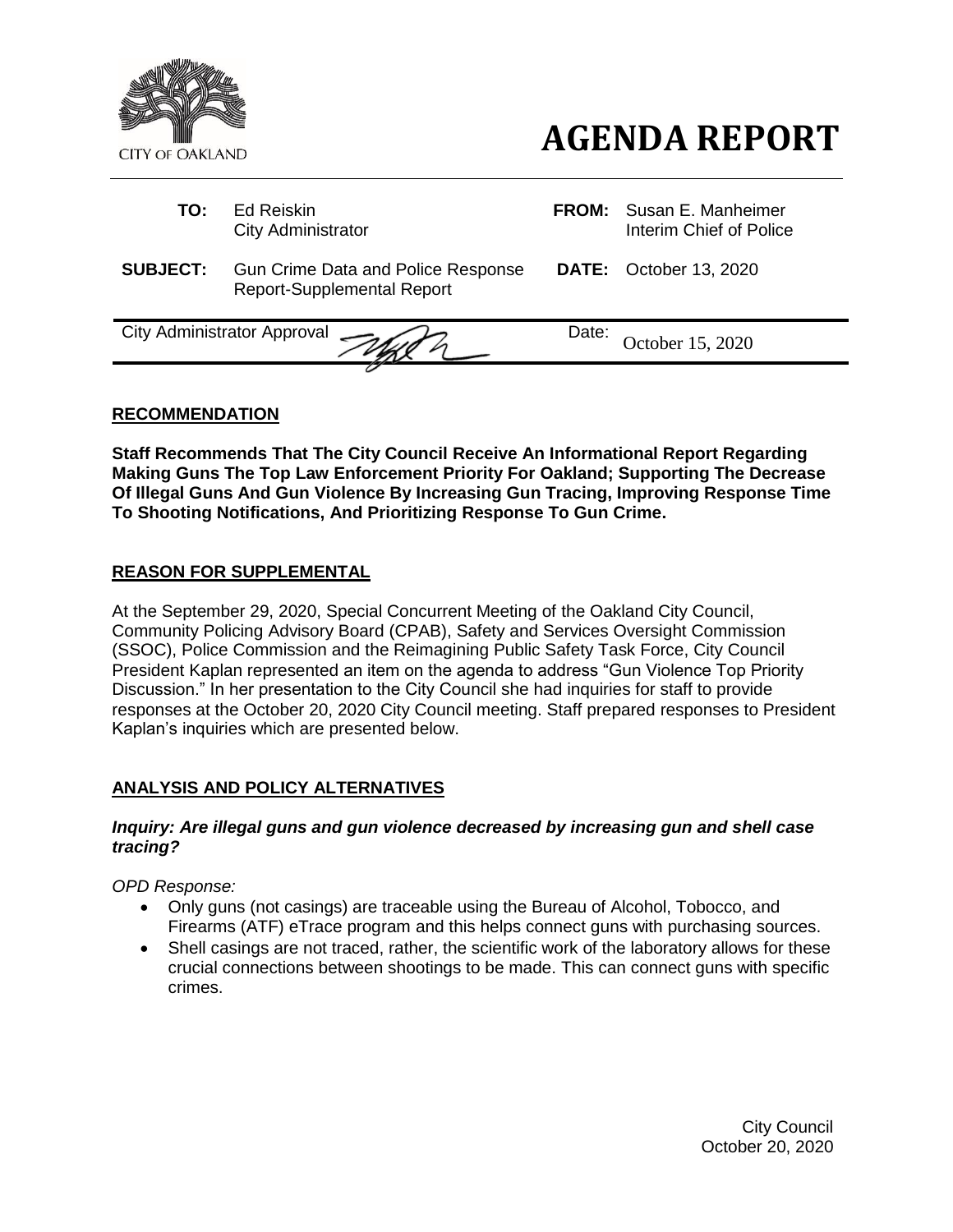• For example, the lab-developed link chart is shown below which allows visualization of the massive amount of data in which 15 shootings were linked to one gun. At several of these shootings, other guns were also present and linked to other shooting sprees.



# *Figure 1: OPD Crime Lab Gun Tracing Link Chart\**

## *\*Link Chart Explanation:*

- White (top) rectanges = separate crime scenes;
- Pink  $(2^{nd} row)$  = same gun used in all 15 incidents (the 15 columns);
- 1<sup>st</sup> column has 3 colored vertical rectanges = 3 guns involved in this one crime;  $8<sup>th</sup>$  $column = 8$  rectangles = 8 guns in the one crime scene;
- The lines/links that connect same colored/shaded rectangles means the same gun was used in the different crime scenes.

## *Inquiry: How does OPD improve its response to notifications of shootings?*

*OPD Response*:

- Fully staffing OPD Communications Division would reduce the hold times for 911 calls.
- Staff uses the Shotspotter application to receive real time updates on Shotspotter activations and respond accordingly.
- Calls for service regarding shots fired are categorized as Priority One calls and officers are notified to respond to these calls.
- Casings are collected from shooting scenes and submitted to the OPD Property Section.
- The OPD Crime Lab analyzes requested casings.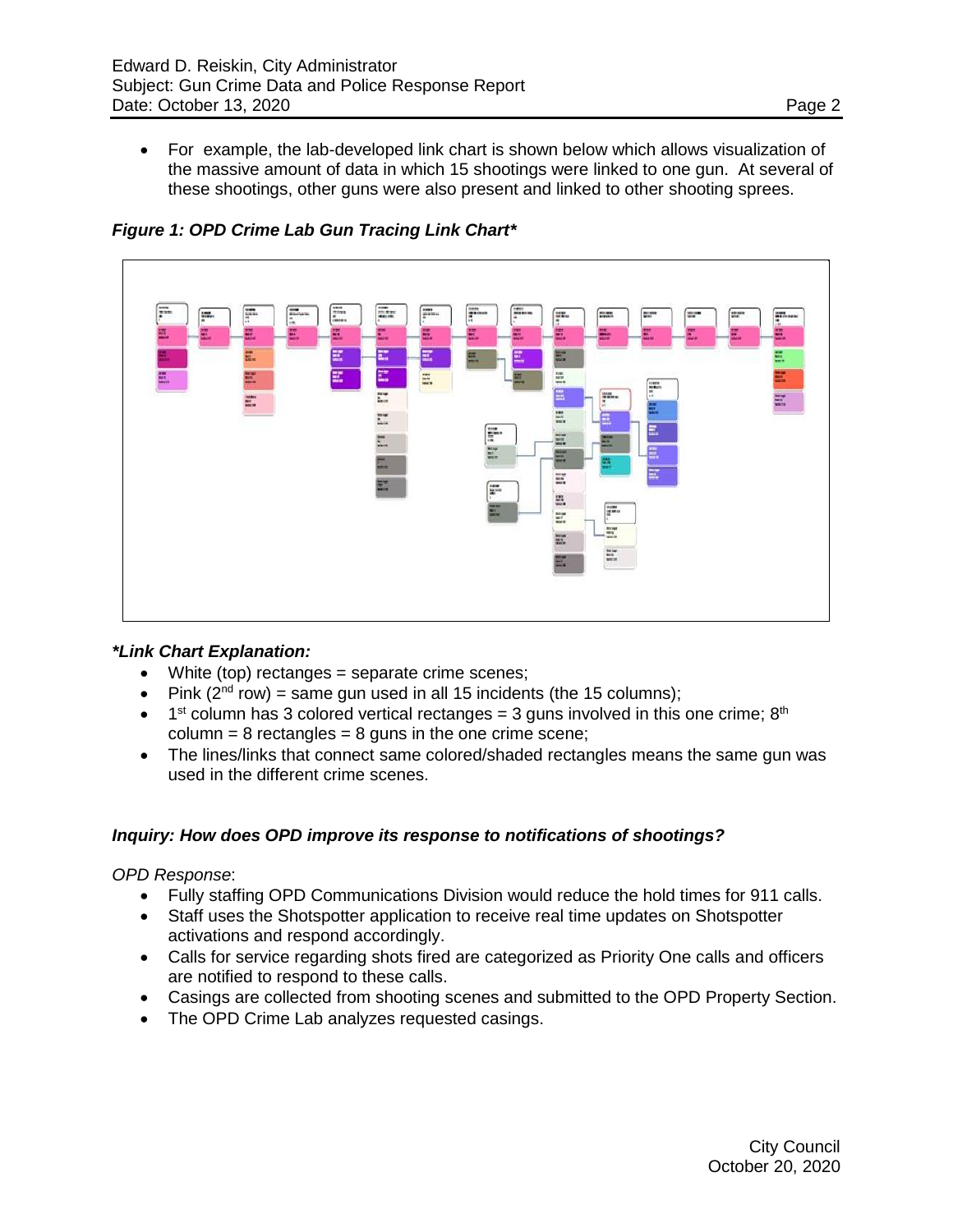## **Violent Crime/COVID-19**

The City of Oakland has experienced an uptick in violent crimes since the Shelter in Place beginning March 16, 2020.

- Homicides have increased by 86%.
- Overall shootings have increased by 94%.
- The ShotSpotter activations have increased by 82% (see below charts).

In spite of the recent increase in violent crimes, the OPD consistently responds to each shooting and homicide incident. The Oakland Police Department continues to respond to all shooting incidents and complete both preliminary and follow up investigation reports.

| <b>Shooting Type</b>               | 26 Aug to 15 Mar | 16 Mar to 04 Oct | % Change |  |  |
|------------------------------------|------------------|------------------|----------|--|--|
| Assault with a Firearm - 245(a)(2) | 148              | 282              | 91%      |  |  |
| Occupied Home or Car - 246         | 140              | 219              | 56%      |  |  |
| Unoccupied Home or Car - 247(b)    | 60               | 120              | 100%     |  |  |
| <b>Subtotal</b>                    | 348              | 621              | 78%      |  |  |
| Negligent Discharge - 246.3        | 338              | 713              | 111%     |  |  |
| <b>Grand Total</b>                 | 686              | 1,334            | 94%      |  |  |

## Gunfire Before-and-After Comparison - 29 Weeks

#### ShotSpotter Activations Before-and-After Comparison - 29 Weeks

| <b>ShotSpotter Activations</b> | 26 Aug to 15 Mar | <b>116 Mar to 04 Oct</b> | <sup>96</sup> Change |
|--------------------------------|------------------|--------------------------|----------------------|
| ShotSpotter Activations        | 2,029            | 3,686                    | 82%I                 |

OPD has also experienced staffing challenges due to attrition and retirements. OPD operational and investigative teams have come up with several different strategies to address the violence in the City that not only involves intelligence-led policing, a 60-day operational plan focused on the gangs and groups involved in the violence, but also robust investigative work in collaboration with the Crime Lab and other partnerships to identify those individuals involved in the criminal activity.

Police Records Specialists, Police Evidence Technicians, and Criminalists are crucial to the overall sustainability for operational and administrative efficiency that also contributes to crime reduction and overall public safety. The demand for OPD support/professional staff positions has increased because of the uptick in violence which translates into increased workloads. The OPD continues to respond to the violent related offenses as a priority while also balancing the lower priority offenses which may be delayed or backlogged due to the challenges with the workload versus the staffing needs.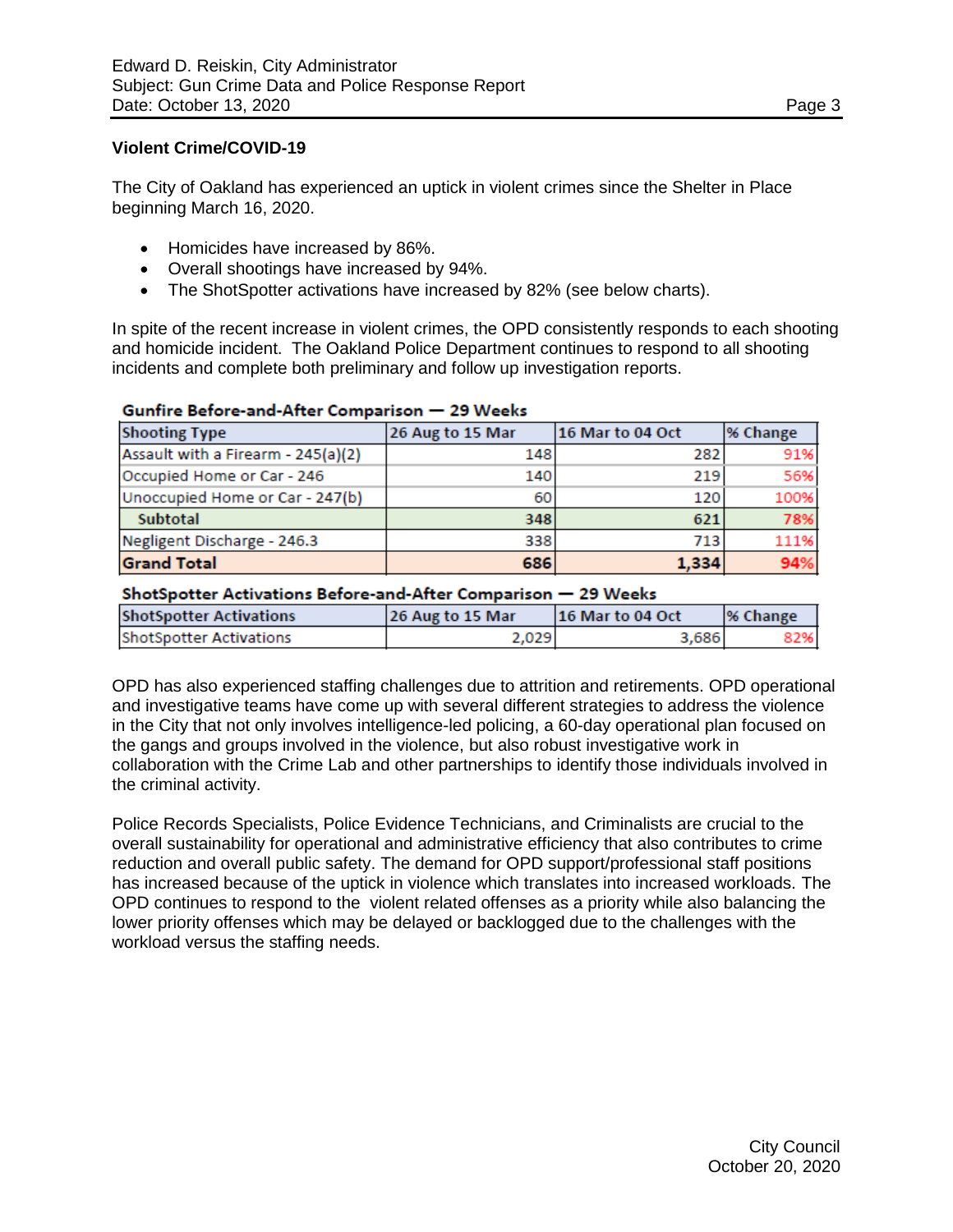## *Inquiry: How many guns has OPD been able to trace? What is the status?*

### *OPD Crime Lab Response:*

When OPD is able to implement and manage its own eTrace program by the Crime Lab, the following benefits will be gained:

- 1. Accountability: The OPD Crime Lab will be tasked with providing updates on the eTrace program.
- 2. Responsibility: The OPD Crime Lab will ensure that the eTrace program is implemented and continuously monitored.
- 3. Proven Track Record: The OPD Crime Lab is accredited with a high level of experience and a lineage of success.
	- a. Participation in national programs, such as NIBIN, CODIS, AFIS, NFLIS and Laboratory-run programs such as LIMS, have been productive with case leads.
	- b. All indications are that the eTrace program would be successfully run under the Laboratory.

The requested information for gun tracing is shown in the tables below. This information is provided by ATF from the eTrace report to the Criminal Investigation Division.

| <b>Type</b>                    | 2018* | 2019* |
|--------------------------------|-------|-------|
| Handgun                        | 746   | 602   |
| <b>Rifle</b>                   | 85    | 65    |
| Shotgun                        | 57    | 40    |
| Machine Gun                    |       | Ⴖ     |
| Partial Firearm <sup>[1]</sup> |       |       |
| Unknown type/Combo             |       | 12    |

 $*2018 = 895$  total traced;  $2019 = 723$  total traced

| Table 3: Firearm Caliber* by year (2018-2019) |  |  |  |
|-----------------------------------------------|--|--|--|
|-----------------------------------------------|--|--|--|

|                   | 2018 | 2019 |
|-------------------|------|------|
| Type<br>$.45*$    | 78   | 60   |
| .40               | 191  | 168  |
| 9 MM              | 243  | 229  |
| <b>10 MM</b>      | 6    | 9    |
| <u>.38</u>        | 51   | 26   |
| $\frac{1}{2}$     | 17   | 8    |
|                   | 18   | 9    |
| $\frac{.25}{.22}$ | 52   | 57   |
| .357              | 18   | 16   |

<sup>[1]</sup> Receiver or frame of gun

 $\overline{a}$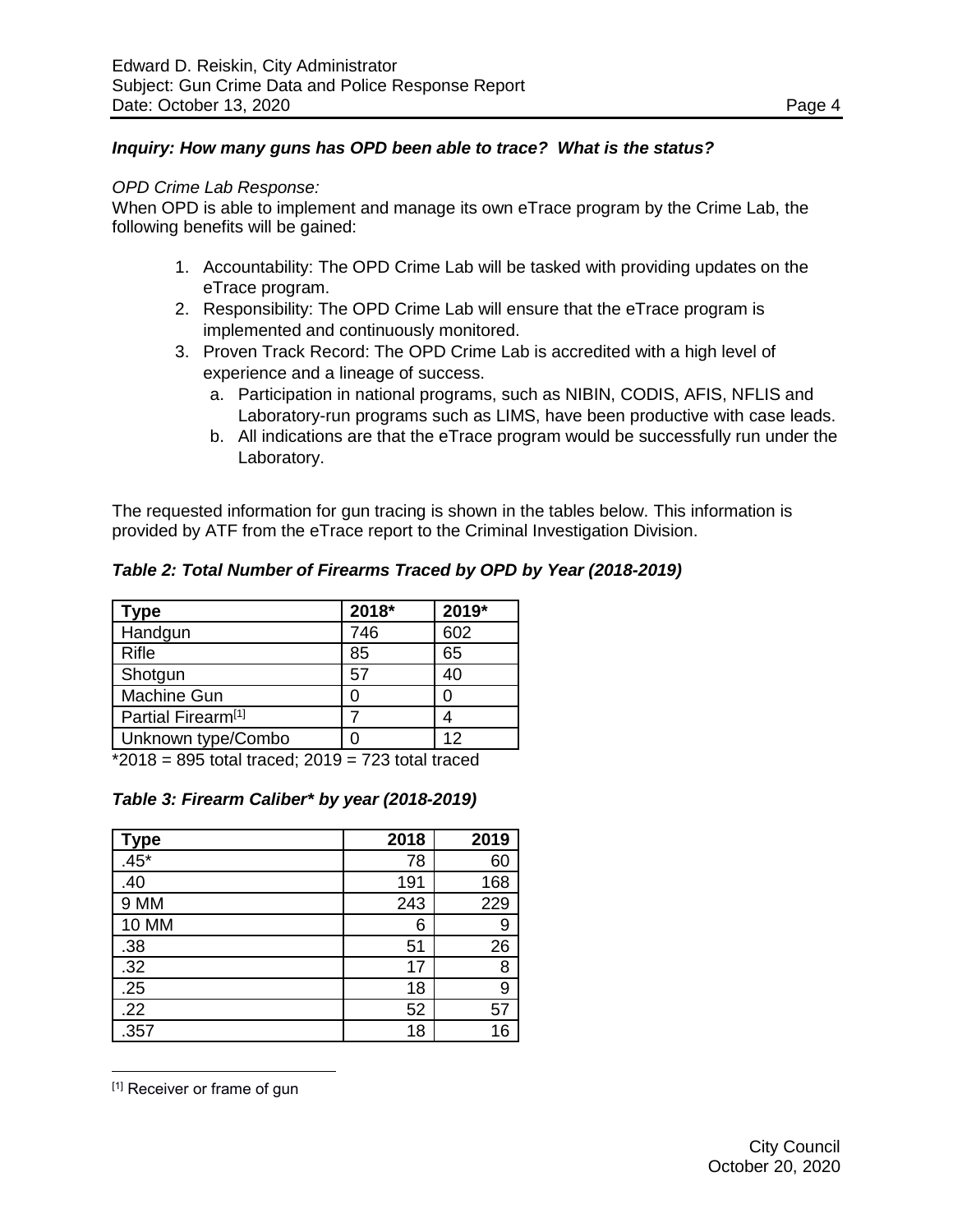| Type                     | 2018 | 2019 |
|--------------------------|------|------|
| .233/5.56 MM             | 15   | 23   |
| .380                     | 15   | 30   |
| .44                      |      |      |
| .500                     |      |      |
| 7.62 MM                  | 11   | 10   |
| 5.7 MM                   |      |      |
| Shotguns, lever action   | 180  | 72   |
| rifles, long guns, misc. |      |      |

\*caliber refers to the approximate internal diameter of the gun barrel; unless followed by MM for millimeters, the decimal refers to percentage of an inch of diameter.

| <b>Type</b>                                      | 2018 | 2019           |
|--------------------------------------------------|------|----------------|
| Murder                                           | 35   | 38             |
| Robbery                                          | 32   | 38             |
| <b>Aggravated Assault</b>                        | 58   | 75             |
| Assault                                          | 6    | 4              |
| <b>Domestic Disturbance</b>                      | 12   | 8              |
| <b>Firearm Investigations</b>                    | 96   | 56             |
| <b>Carry Concealed</b>                           | 126  | 97             |
| Felon in Possession                              | 261  | 166            |
| Aggravated Assault on                            | 9    | 2              |
| Police Officer)                                  |      |                |
| Narcotics Investigation                          | 0    | 1              |
| <b>Weapons Offense</b>                           | 0    | 46             |
| <b>Residential Robbery</b>                       | 6    | 1              |
| <b>Health and Safety</b>                         | 26   | $\overline{2}$ |
| Discharging Weapon                               | 25   | 31             |
| Car Jacking                                      | 6    | $\overline{7}$ |
| Domestic violence                                | 8    | $\overline{c}$ |
| Stolen vehicle                                   | 9    | 5              |
| <b>Stolen Property</b>                           | 6    | 12             |
| <b>Sexual Assault</b>                            | 0    | 1              |
| Suicide                                          | 15   | 8              |
| <b>Found Firearm</b>                             | 77   | 69             |
| Miscellaneous (surrender,<br>safe keeping, etc.) | 82   | 67             |

*Table 4 – Firearm Recovery by Crime Type by Year (2018-2019)\**

Note: \*723 Firearms for 2019 (13 Firearms for 2020 as of Septtember 22, 2020 included in the total).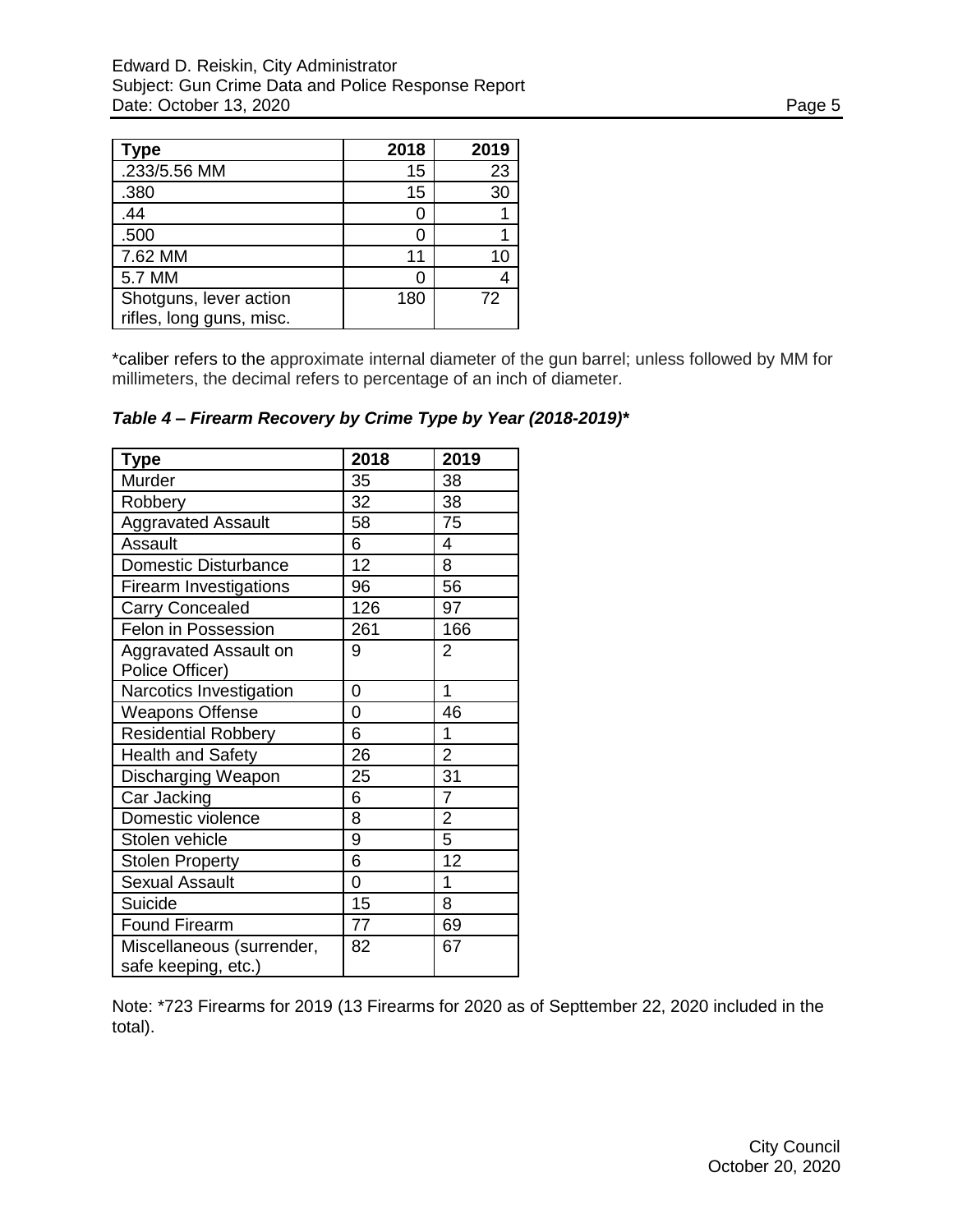| <b>State or Area</b>        | 2018                    | 2019           |
|-----------------------------|-------------------------|----------------|
| California                  | 346                     | 498            |
| <b>USA Military Surplus</b> | 6                       | $\overline{0}$ |
| Arizona                     | 64                      | 19             |
| Nevada                      | 72                      | 51             |
| Utah                        | 10                      | 6              |
| Alabama                     | 8                       | 3              |
| Oregon                      | 14                      | 5              |
| Florida                     | $\overline{\mathbf{4}}$ | 8              |
| Ohio                        | $\overline{7}$          | 5              |
| Louisiana                   | 10                      | $\overline{2}$ |
| Virginia                    | 1                       | 1              |
| North Carolina              | 0                       | $\overline{4}$ |
| South Carolina              | $\overline{4}$          | 5              |
| Georgia                     | 9                       | 18             |
| Tennessee                   | 6                       | $\overline{2}$ |
| Mississippi                 | $\overline{0}$          | $\overline{1}$ |
| lowa                        | 0                       | $\overline{1}$ |
| <b>Illinois</b>             | $\overline{4}$          | 5              |
| North Dakota                | $\mathbf 1$             | $\overline{0}$ |
| South Dakota                | $\overline{0}$          | 1              |
| Indiana                     | 5                       | $\overline{4}$ |
| <b>West Virginia</b>        | $\overline{1}$          | $\overline{0}$ |
| Kentucky                    | 5                       | $\overline{0}$ |
| Missouri                    | $\overline{7}$          | $\overline{2}$ |
| Minnesota                   | $\overline{2}$          | 0              |
| Kansas                      | 1                       | 1              |
| Arkansas                    | 0                       | 3              |
| Oklahoma                    | 3                       | $\overline{2}$ |
| Texas                       | 27                      | 13             |
| Wyoming:                    | 0                       | 0              |
| Wisconsin                   | $\overline{2}$          | 3              |
| Colorado                    | 5                       | 1              |

 $\overline{a}$ 

# *Table 5 – Recovery by State of Origin by Year (2018-2019)<sup>1</sup>*

<sup>1</sup> OPD cannot produce data on firearm tracings per licensed dealer by county and state as OPD does not have access to this data.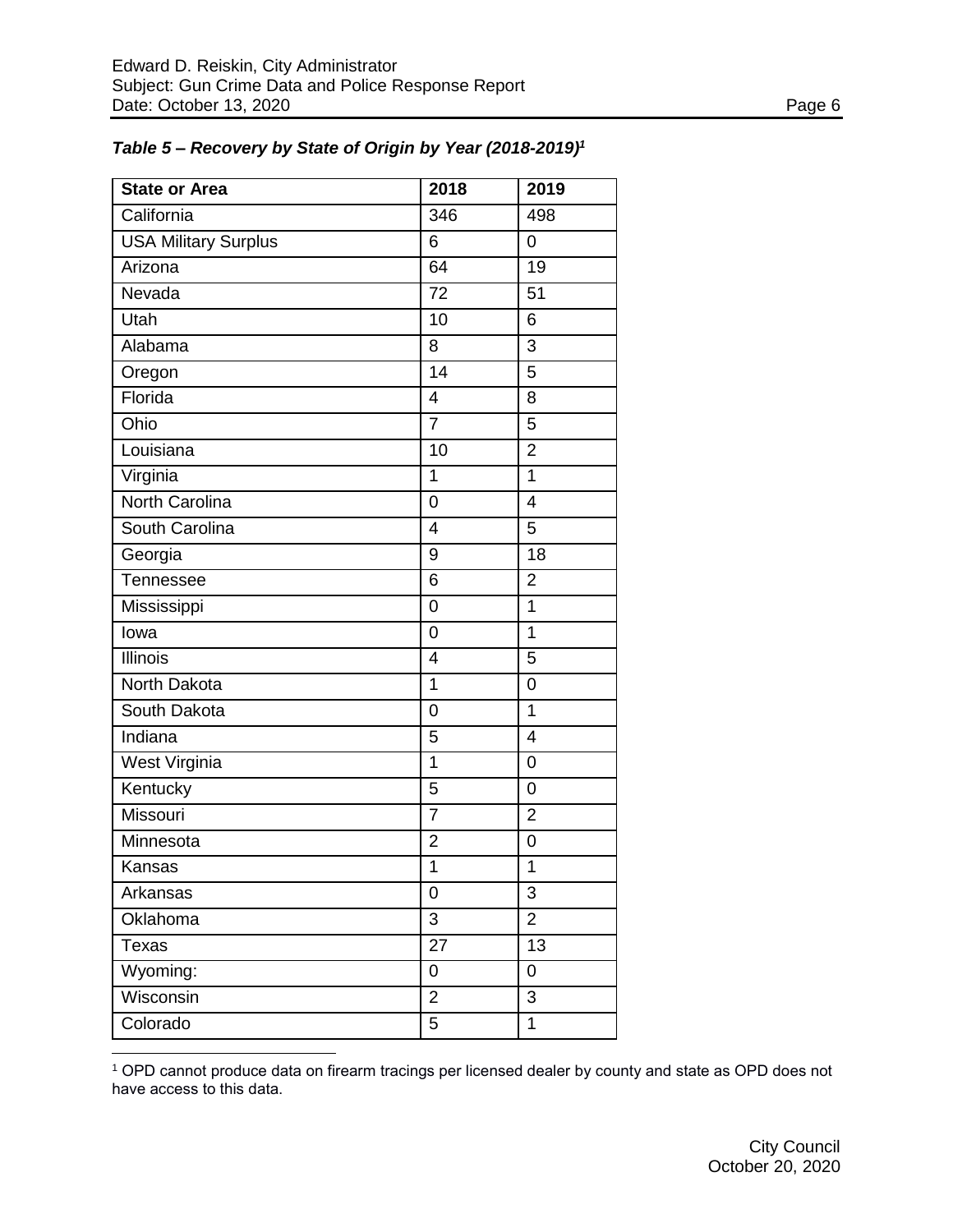| <b>State or Area</b> | 2018           | 2019           |
|----------------------|----------------|----------------|
| <b>New Mexico</b>    | 2              | 0              |
| Maine                | 0              | 0              |
| <b>New York</b>      | 6              | 6              |
| New Jersey           | $\overline{4}$ | 4              |
| Pennsylvania         | $\overline{4}$ | $\overline{2}$ |
| Maryland             | 3              | 5              |
| <b>Massachusetts</b> | $\overline{2}$ | $\overline{2}$ |
| Montana              | 0              | $\overline{2}$ |
| Idaho                | $\overline{2}$ | $\overline{2}$ |
| Washington           | 11             | $\overline{0}$ |
| Connecticut          | 4              | 8              |
| Alaska               | 3              | $\overline{2}$ |
| Hawaii               | 0              | 1              |
| Nebraska             | 0              | 3              |
| Vermont              | 0              | 1              |
| Unknown              | N/A            | 21             |

The OPD cannot produce data on firearm tracings per licensed dealer by county and state as OPD does not have access to this data. Above listed data reflects the firearms that could be traced; The Criminal Investigations Division (CID) could not trace firearms where serial numbers were obliterated, where there were no stamped serial numbers (also known as "Ghost Guns"<sup>2</sup>) and weapons in which the report came back "not on file."

| Table 6 - Recovery by Time from Purchase Date to use in Crime by Year (2018-2019) |  |  |  |  |  |  |  |
|-----------------------------------------------------------------------------------|--|--|--|--|--|--|--|
|-----------------------------------------------------------------------------------|--|--|--|--|--|--|--|

| <b>Time</b>                     | 2018 | 2019 |
|---------------------------------|------|------|
| Under 3 months                  | 23   | 16   |
| 3 months and under 7 months     | 15   | 24   |
| 7 months and under one year     | 29   | 21   |
| One year and under two years    | 60   | 59   |
| Two years and under three years | 51   | 63   |
| Three years and over            | 414  | 308  |
| Unable to calculate             | 481  | 245  |

 $\overline{a}$ 

<sup>2</sup> "Ghost Guns," also known as a "80% receiver," "80% finished," "80% complete," "unfinished receiver" are all terms referring to a weapon that has not yet reached a stage of manufacture that meets the definition of a firearm as defined by the Gun Control Act of 1968 (GCA). Self-made, without a serial number firearms are often referred to as "ghost guns," because law enforcement is unable to trace them when they are recovered from a crime scene.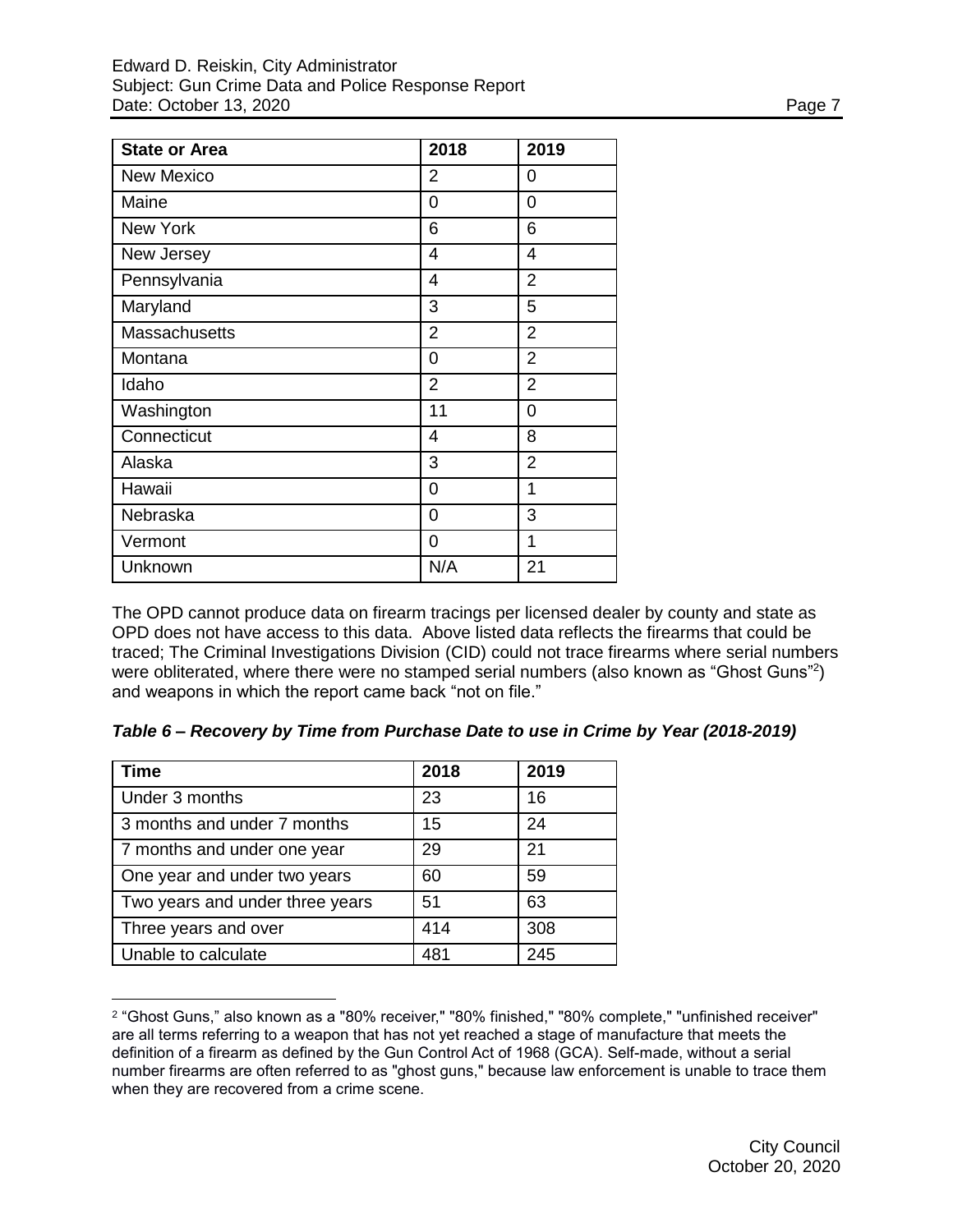| <b>Age of Possessor</b>  | 2018 | 2019 |
|--------------------------|------|------|
| Possessor 17 and younger | 34   | 34   |
| Possessor 18 to 21       | 110  | 76   |
| Possessor 22 to 24       | 68   | 50   |
| Possessor 25 to 30       | 130  | 85   |
| Possessor 31 to 40       | 108  | 61   |
| Possessor 41 to 50       | 69   | 29   |
| Possessor over 50        | 57   | 34   |
| Unable to calculate      | 350  | 367  |

# *Table 7 – Recovery by Age of Possessor by Year (2018-2019) \**

## *Inquiry: How is OPD utilizing Evidence Technology? What are the staff levels?*

## *OPD Response:*

The Firearms Unit has suffered longstanding vacancies and currently has two Criminalist II vacancies in the face of a 40% increases in violent gun crime since March 2020; these vacancies translate into vastly increased firearm caseloads for the Crime Lab per as well as per criminalist. These vacant positions have been frozen in the past due to budgetary constraints. Aditionally, these positions requires highly specialized skills and are thus difficult to fill. In addition to filling the vacancies, the Laboratory Manager requested a Forensic Technician position to assist with the following technology program implementation:

- The Criminalistics Laboratory plans to design OPD's participation as an eTrace contributor while the OPD Criminal Investigations Division (CID) Weapons Charging Detail would use the results from a well-run eTrace program.
- Apart from the proposed eTrace program above, OPD's Crime Lab already uses ATF's Integrated Ballistic Identification System (IBIS) to compare ballistic evidence with astonishing results. The Crime Lab's firearms staff enter scanned images of bullets and cartridges into the ATF National Integrated Ballistic Information Network (NIBIN) automated ballistic imaging system. This system uses computer algorithms to analyze images of bullet and shell casing signatures and aids in providing investigative leads for possible matches at a greatly accelerated rate. However, OPD's firearms analysts must still confirm matches with use of the IBIS imaging equipment and microscopes.

|                          | 2019  | 2020 (to Sep 21) |
|--------------------------|-------|------------------|
| <b>IBIS Acquisitions</b> | 1,703 | 1.574            |
| Investigative leads      | 732   | 861              |
| Requests received        | 1,370 | 1.106            |
| Requests completed       | 946   | 1,052            |
| Confirmed hits           | 29    | 17               |

## *Table 8: 2019 vs 2020 Laboratory Analysis Caseload and Productivity*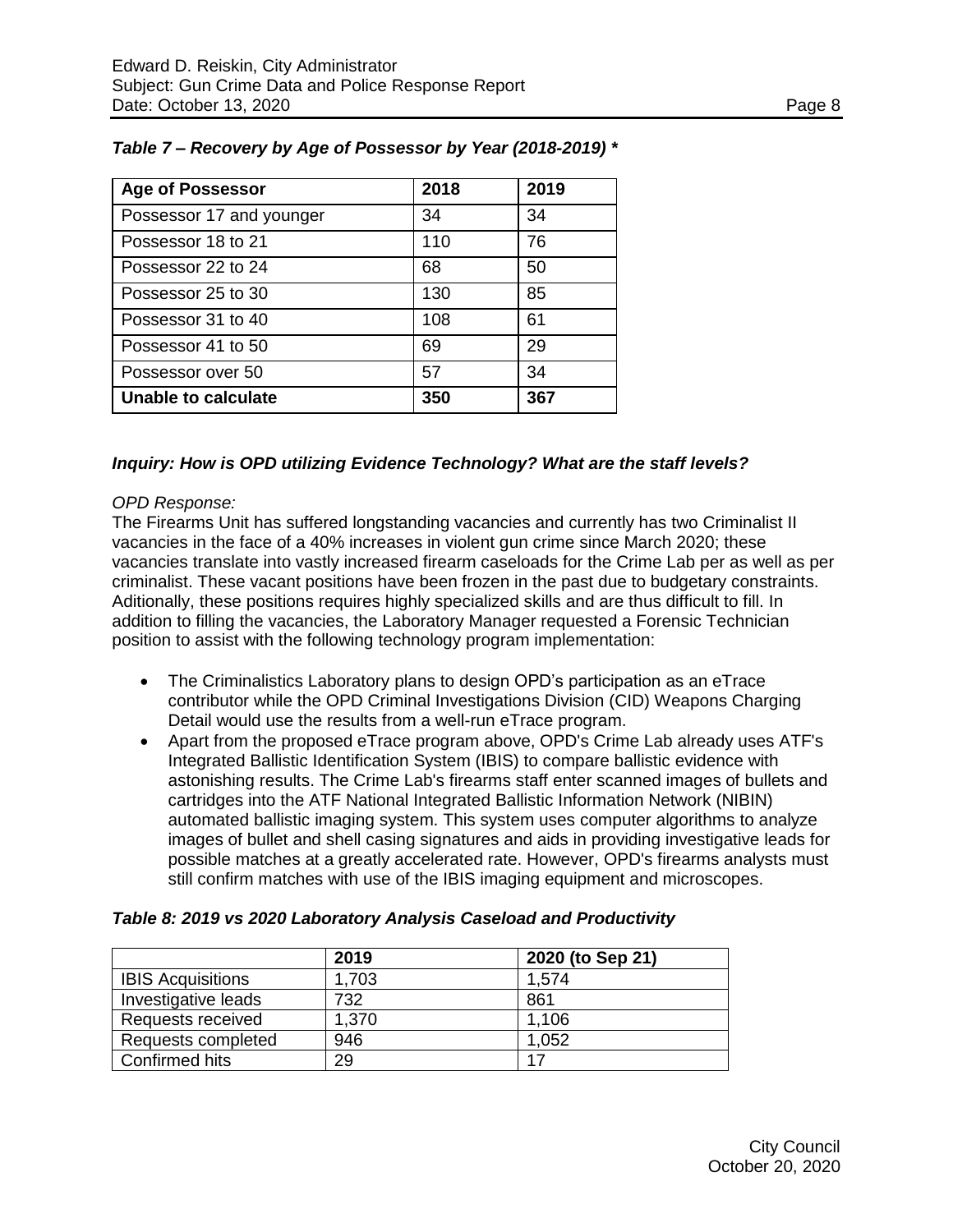The NIBIN database provides information on the guns themselves- whether they were used in other crimes or are connected to other events. Because NIBIN contains information on the guns and the events (crime scenes) and associates (people) connected to the guns, as opposed to purchasing information, the NIBIN system tends to provide data about local (Oakland and primarily Bay Area) crime events. Additionally, NIBIN is networked to other Northern California Crime Labs terminals operated by the ATF. This local data promises strong opportunities to develop greater intelligence about local gun tracing and social crime networks.

## *Inquiry: What are the prioritizing actions to stop and respond to gun crime?*

### *OPD Response:*

Reducing gun violence is a top priority for the OPD. The Ceasefire strategy is the primary model used to combat gun violence in Oakland. This strategy calls for a reliance on crime data and intelligence to focus on those who commit shootings and homicides in Oakland. There is a strong emphasis on removing guns from the community that are in the possession of those prone to using them.

There is significant coordination within OPD and with external law enforcement partners through the OPD Crime Gun Integration Center (CGIC). CGIC works closely with the OPD Crime Lab to rapidly analyze and disseminate the results of ballistic links that are produced by the OPD Crime Lab. This allows OPD to make connections between guns and shootings. There is also significant coordination with DVP, community partners and community based organizations to take intervention steps with those most prone to violence. OPD staff engage in direct communication with subjects prone to violence. A legitimate attempt to steer them toward the services offered by DVP and other community groups is made during one on one conversations and at larger group call-in's. These tactics have been evaluated and have been proven to have an impact on violent crime.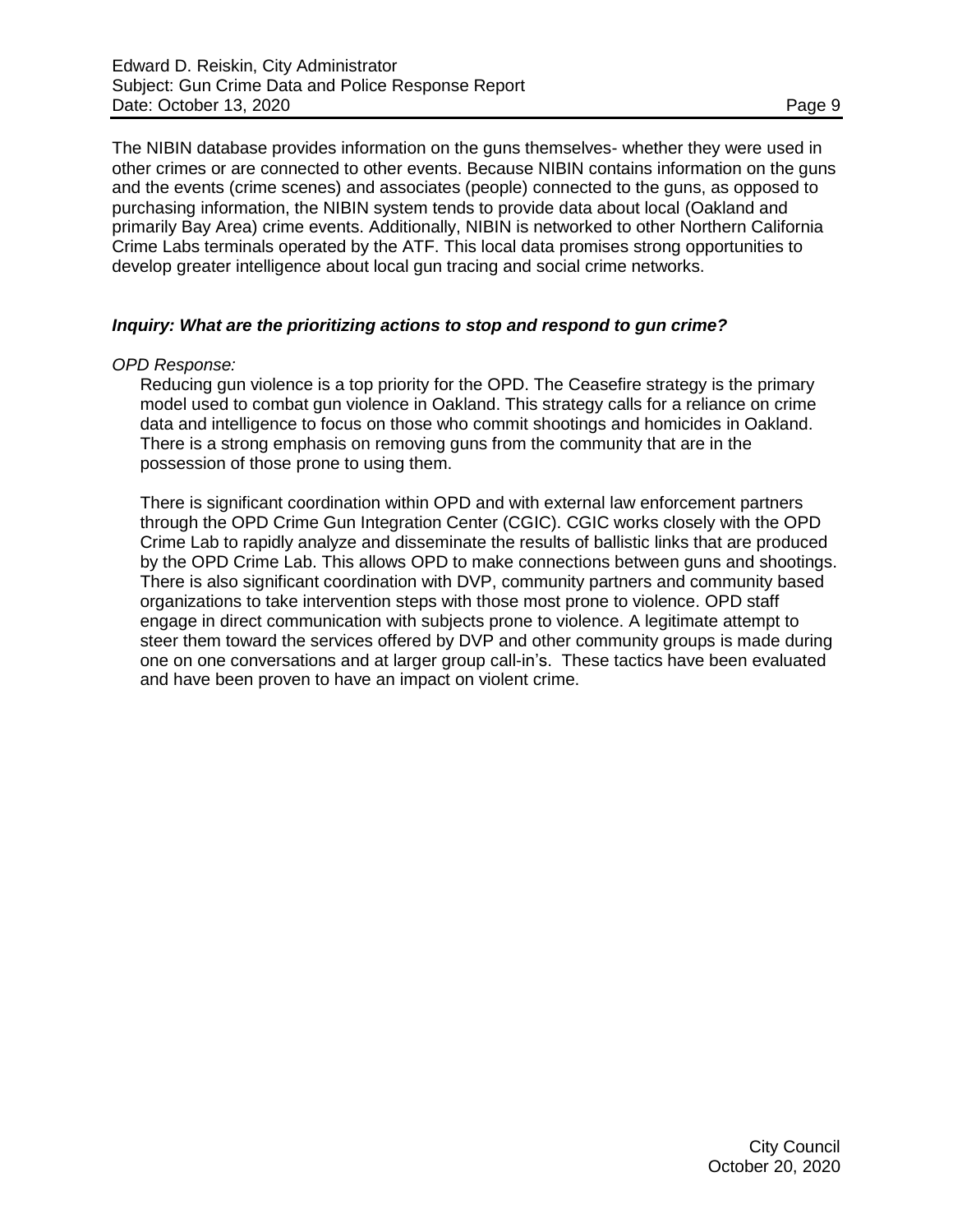## **COORDINATION**

OPD personnel reviewed the City Council data requrest internally across various Police Services Agency divisions.

### **SUSTAINABLE OPPORTUNITIES**

*Economic:* There are no economic opportunities associated with this report.

*Environmental:* There are no environmental opportunities associated with this report.

*Race and Social Equity:* Residents and visitors of Oakland benefit from efforts to stop violent gun crimes. Gun crimes statistically impact less advantaged communities more than more affluent communities; OPD efforts to trace firearms associated with violent crime can positively impact these less advantaged communites and decrease the inequities associated with violent cime.